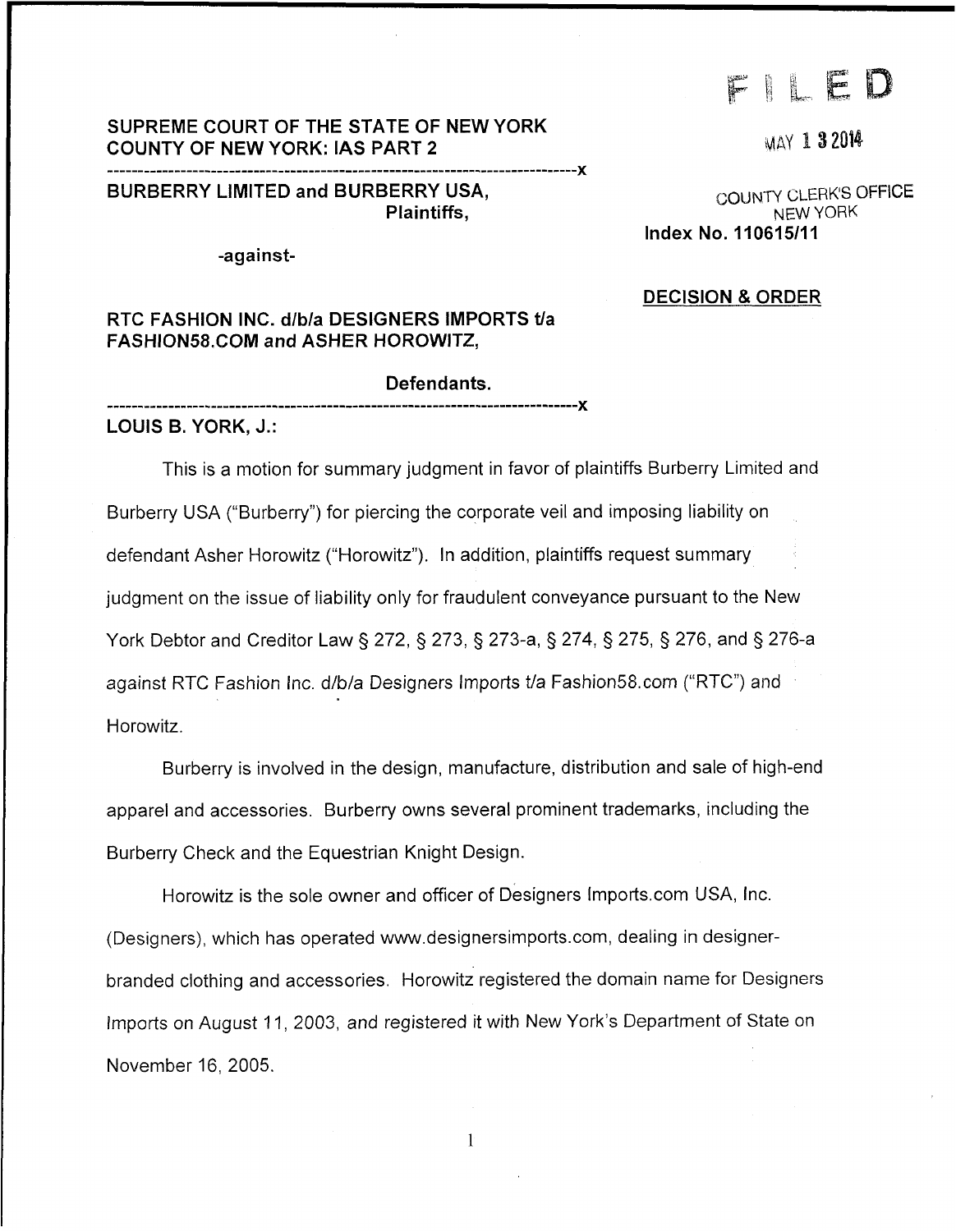Horowitz violated Burberry's intellectual property rights by selling counterfeit Burberry merchandise on his website. Burberry confronted Horowitz and on or about April 12, 2005, Horowitz and Burberry entered into a settlement agreement concerning the sale of counterfeit merchandise infringing on Burberry's trademarks. In the stipulation, Horowitz agreed to stop selling the merchandise.

However, Horowitz continued to and therefore violated the settlement agreement. On May 22, 2007, Burberry commenced a Federal Action against Designers for trademark infringement in the U.S. District Court, Southern District of New York. *(Burberry Limifed v. Designers Irnporfs, Inc.,* 07 Civ. 3997) ("Federal Action"). This resulted in a verdict for Burberry and the court entered a final judgment on July 29, 2010 that permanently enjoined Designers from infringing on any Burberry trademark, and awarded plaintiffs money damages plus costs and attorneys' fees, totaling \$2,592,070.89.

Defendant RTC owns and operates [www.fashion85.com,](http://www.fashion85.com) a website that sells designer-branded clothing and accessories. RTC registered with the Department of State on February 3, 2010, and purchased the name [www.rtcfashion.com.](http://www.rtcfashion.com) On May 4, 2010, Horowitz entered into an agreement with RTC for RTC to use [www.designersimports.com](http://www.designersimports.com) for an annual fee of \$500. On June 22, 2010, RTC filed an Assumed Name Certificate with New York's Secretary of State for use of "Designers Imports."

According to Burberry, Horowitz depleted Designers' funds and assets by conveying [www.designersimports.com](http://www.designersimports.com) to RTC in order to frustrate the enforcement of the judgment in the Federal Action. It filed the instant complaint in September 2011,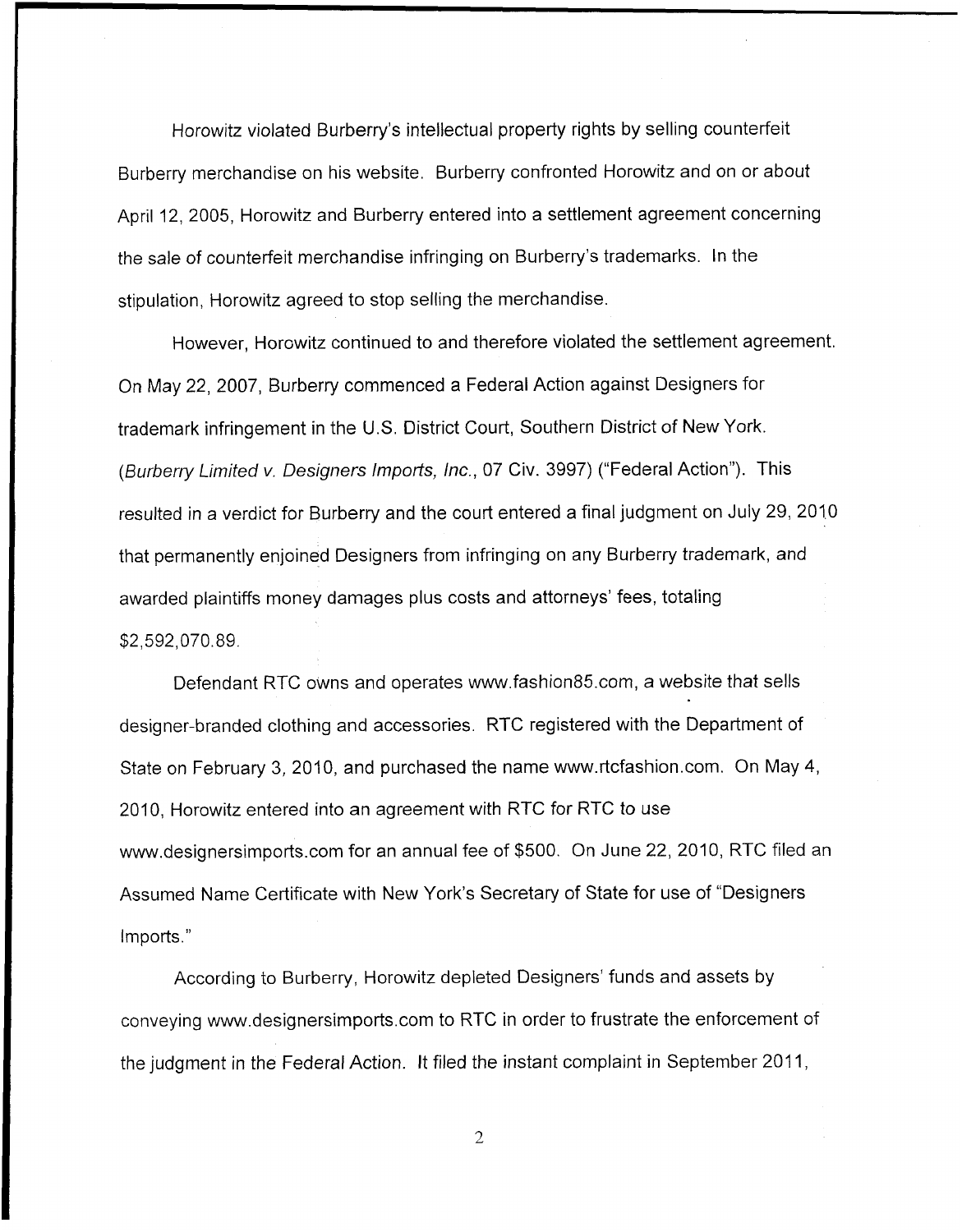and asserted causes of actions for piercing the corporate veil and fraudulent conveyance pursuant to the New York Debtor and Creditor Law 3 272, § 273, § 273-a, § 274, § 275, § 276, and for attorneys' fees under § 276-a.

Plaintiffs argue that they should be granted summary judgment on the first cause of action, piercing the corporate veil, in order to hold Horowitz liable for the Federal Action judgment. According to CPLR § 3212, a movant must establish its cause of action or defense "sufficiently to warrant a court, as a matter of law, in directing judgment in its favor" by tendering evidentiary proof in admissible form. *Brown v. City of New York*, 22 Misc.3d 893, 899, 870 N.Y.S.2d 217, 222 (1<sup>st</sup> Dept. 2008). "Once a movant has met the initial burden, the burden shifts to the party opposing the motion to establish, through admissible evidence, that judgment requires a trial of disputed material issues of fact." *Id.* Further, piercing the corporate veil generally "requires a showing that the individual defendants 1) exercised complete dominion and control over the corporation, and 2) used such dominion and control to commit a fraud or wrong against the plaintiff which resulted in injury." *Damianos Reality Group, LLC v. Fracchia,*  35 A.D.3d 344, 345, 825 N.Y.S.2d 274, 276 (2nd Dept. 2006). Factors to be considered by a court in determining whether to pierce the corporate veil include "failure to adhere to corporate formalities, inadequate capitalization, commingling of assets, and use of corporate funds for personal use." See *Superior Transcribing Service, LLC v. Paul,* 72 A.D.3d 675, 676, 898 N.YS.2d 234, 236 (2<sup>nd</sup> Dept. 2010).

Here, plaintiffs have established a *prima facie* claim for summary judgment based on its cause of action for piercing the corporate veil. It is undisputed that Horowitz is the sole shareholder, officer and director of Designers and RTC. In

 $\overline{3}$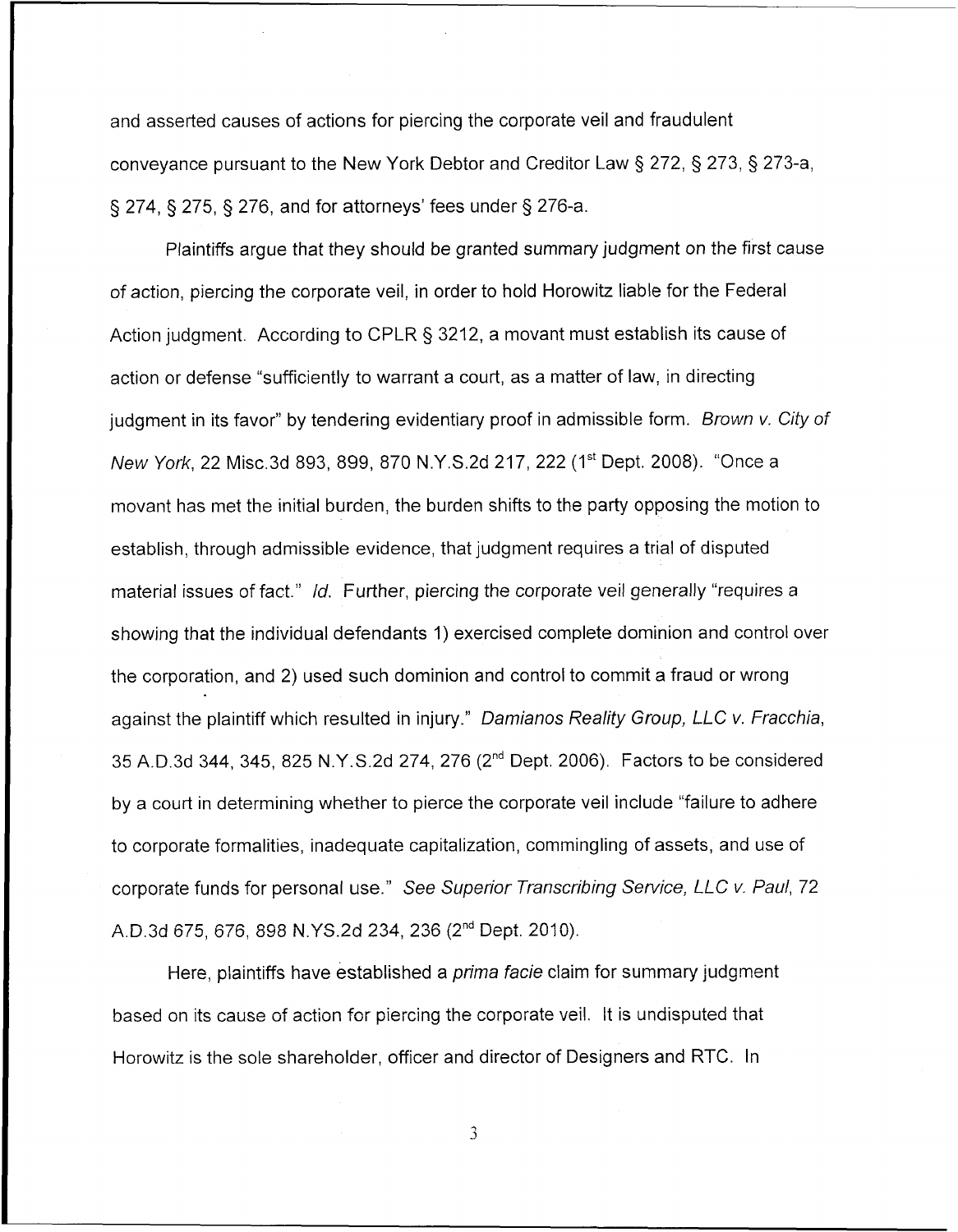*Ventresca v. Realty Corp.,* the court awarded summary judgment against defendant corporation on this issue on the grounds that the corporation had no regular meetings, maintained no corporate records or minutes, was inadequately capitalized, and held no regular elections of directors and officers. *Ventresca Realty Corp. v. Houlihan,* 41 A.D.3d 707, 709, 838 N.Y.S.2d 609 (2<sup>nd</sup> Dept. 2007). Horowitz's own deposition and affidavit support plaintiffs' contention. Plaintiffs have shown through Horowitz's affidavit testimony that Designers has no by-laws, no stock transfer ledger, no minutes of its shareholders meetings, and no minutes of its board of directors meetings. Horowitz Aff.,  $\P$ 19. Horowitz's only meetings were with his accountant on a yearly basis for the purpose of preparing his tax returns. Id. Furthermore, plaintiffs argue that Horowitz commingled Designers' assets for his personal use and points to Horowitz's affidavit, "I borrowed money from Designers to make an investment from my Scottrade account..." Horowitz Aff., **738.** In addition, plaintiffs argue that Horowitz also used corporate funds for his personal use when he described using Designers' American Express business credit card to buy household and personal items. Horowitz Aff., 11147-48. Plaintiffs also point out that Horowitz obtained several short-term loans from banks and religious organizations in order to keep Designers solvent. Horowitz Aff., [27.

Horowitz raises general arguments on response, none of which are persuasive. Horowitz failed to produce evidence that Designers retained sufficient earnings from corporate operations to meet its financial obligations, and instead argues that obtaining loans were customary within the Satmar Orthodox community, of which Horowitz is a member. Plaintiffs argue that the Satmar Orthodox custom is irrelevant in determining this matter because New York State law governs the pending issues, and therefore the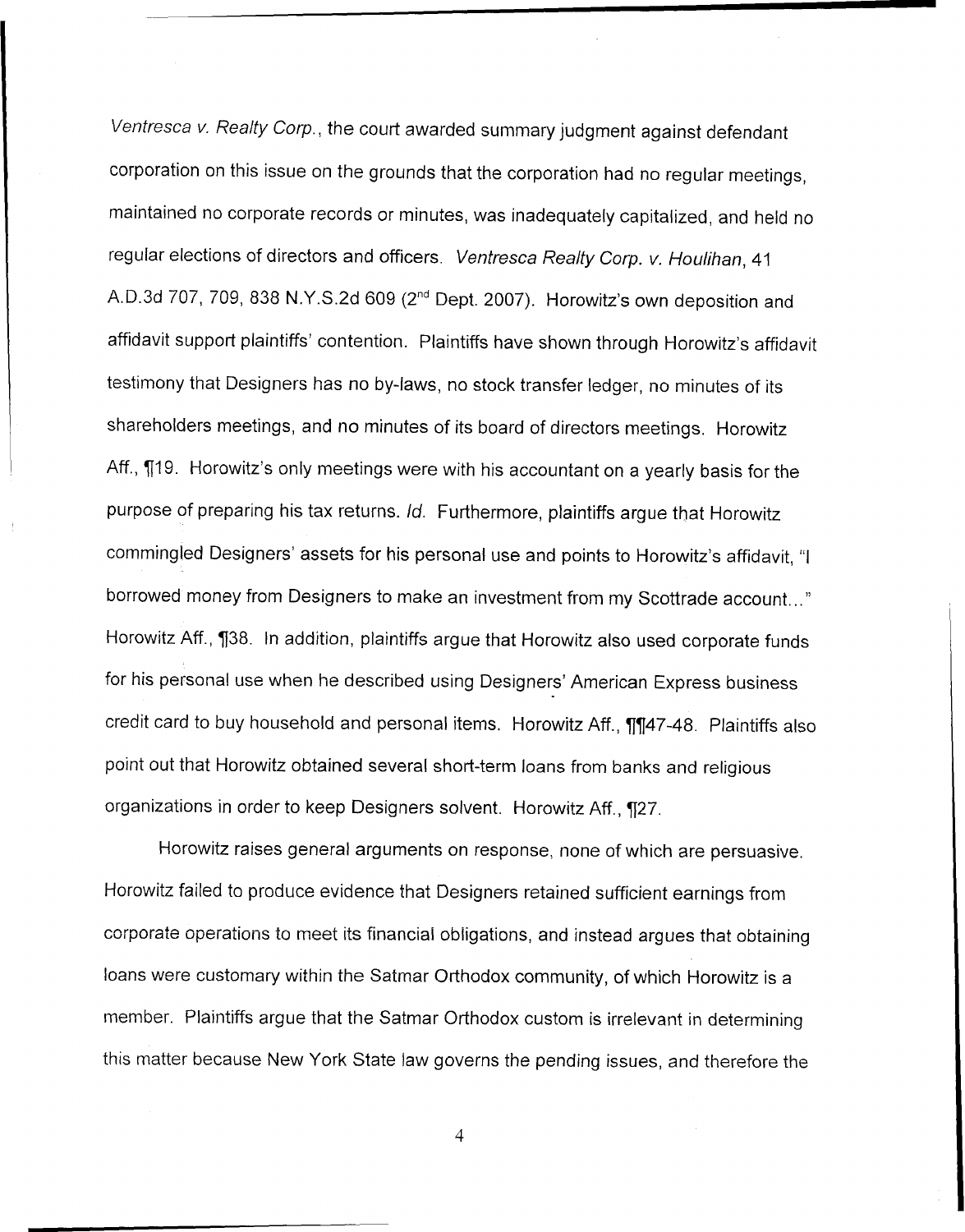numerous short-term loans obtained suggest that Designers was undercapitalized at the time of its formation.

As plaintiffs have shown, Horowitz's own affidavit and deposition show that when RTC was formed, it took on the assumed name Designers Imports, just one month before final judgment in the Federal Action. RTC is almost identical to Horowitz's initial company's name. Plaintiffs argue that Horowitz formed RTC after realizing that Designers was facing a judgment against it, and dissolved Designers of its assets rendering it insolvent. Plaintiffs point to Horowitz's deposition describing how he licensed the website (www.designersimports.com) to RTC for the nominal annual fee of \$500. In response, Horowitz failed to prove any payments. Accordingly, the Court concludes, as a matter of law that Horowitz completely dominated and controlled the corporation, and abused the corporate form to advance his own personal interests. Plaintiffs have shown that Horowitz exercised his control to commit a wrong against the plaintiffs by dissolving Designers assets and transferring its domain name to his new company RTC, thereby rendering Designers incapable to satisfy the Federal Action judgment. Accordingly, as a matter of law, "equity will intervene to pierce the corporate veil and permit the imposition of personal liability in order to avoid fraud or injustice" *(see Matter of Morris v. New York Dept. of Taxation* & *Fin.,* 82 N.Y.2d 135, 140, 603 N.Y.S.2d 807, 809 (1993), and therefore the Court grants plaintiffs' motion for summary judgment.

Accordingly, it is

ORDERED that the motion for summary judgment as to liability is granted in favor of plaintiff and against defendant on the first cause of action; and it is further